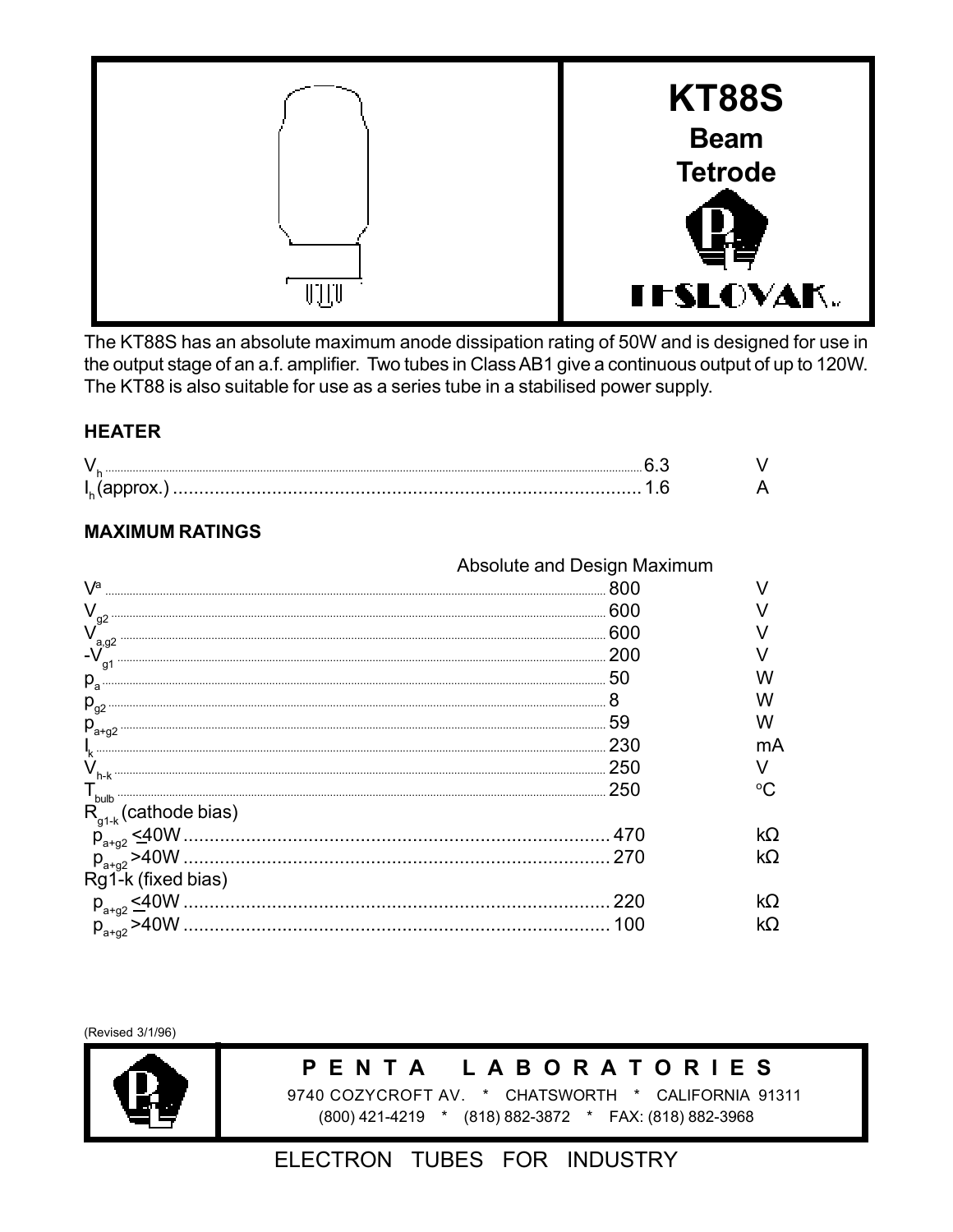

KT88S BEAM TETRODE

# **CAPACITANCES** (measured on a cold unscreened tube)

| <b>Triode Connection</b>   |     |      |
|----------------------------|-----|------|
| $C_{\text{g1-a,g2}}$       | 7.9 | рF   |
|                            | 9.3 | рF   |
| $C_{a,g2$ -all less g1     | 17  | рF   |
|                            |     |      |
| <b>Tetrode Connection</b>  |     |      |
|                            |     | рF   |
|                            | 16  | рF   |
|                            |     | рF   |
|                            |     |      |
| <b>CHARACTERISTICS</b>     |     |      |
| <b>Triode Connection</b>   |     |      |
| $V_{a,g2}$                 | 250 |      |
|                            | 143 | mA   |
| l<br>a+g2                  | 15  |      |
| $g_{\scriptscriptstyle m}$ |     | mmho |
|                            | 670 | Ω    |
|                            |     |      |
|                            |     |      |
| <b>Tetrode Connection</b>  |     |      |

# **TYPICAL OPERATION**

# Push-Pull. Class Ab1, Cathode Bias, Tetrode Connection

| a(b<br>a(o                   |      |    |
|------------------------------|------|----|
|                              |      |    |
|                              |      |    |
| a(o)<br>a (max signal)       | 2x73 | nΑ |
|                              |      | nA |
|                              |      |    |
| 'g2 (max signal)<br><b>D</b> |      |    |
| *R,                          |      |    |
| -7<br>g1 (approx.)           |      |    |
| P<br>out                     |      |    |
| tot                          |      |    |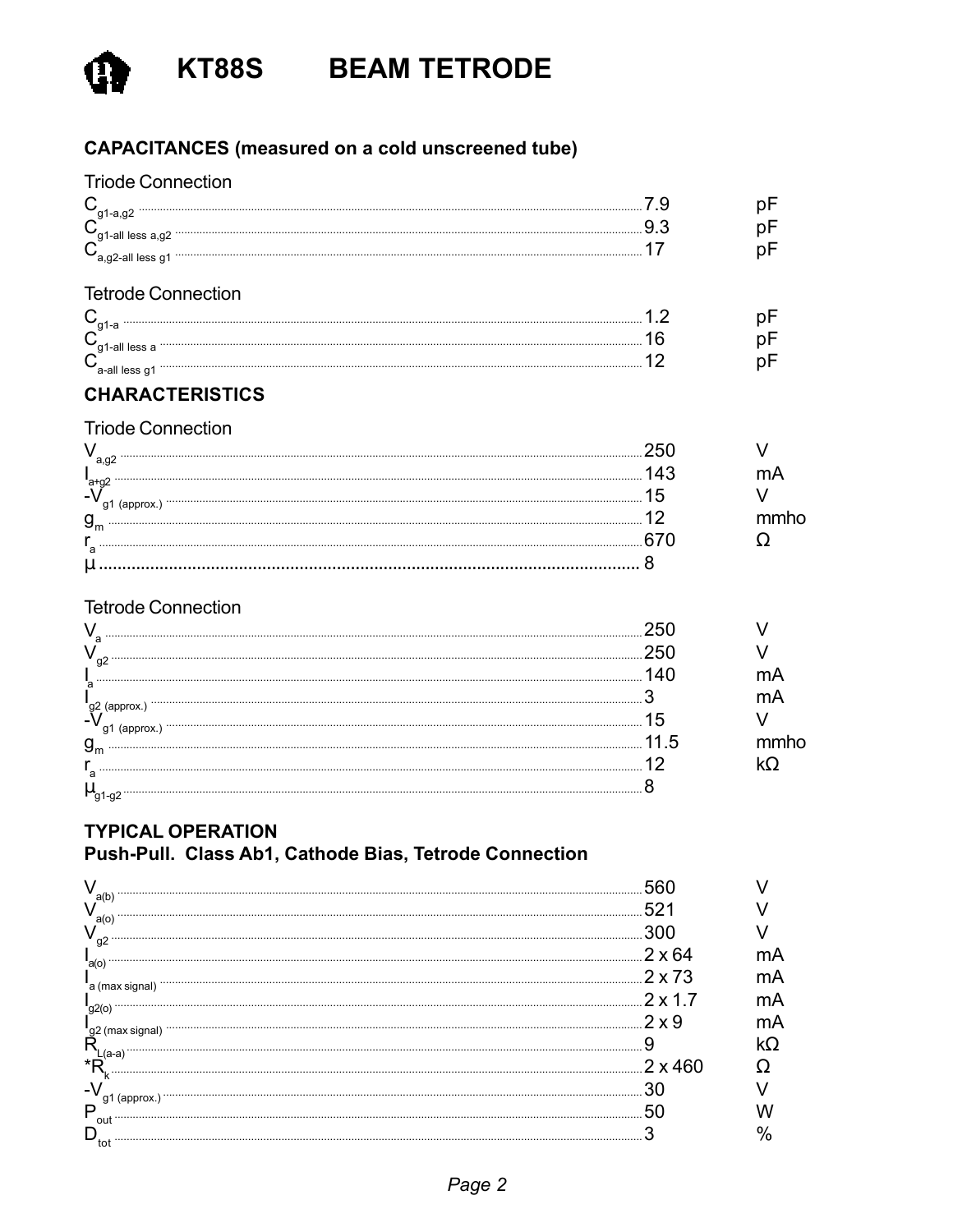| $P_{a(0)}$                                                                                                                                                                                                                                                                                                                                                                                                                          | 2 x 33         |  |
|-------------------------------------------------------------------------------------------------------------------------------------------------------------------------------------------------------------------------------------------------------------------------------------------------------------------------------------------------------------------------------------------------------------------------------------|----------------|--|
| $\begin{minipage}{0.5\textwidth} \centering \begin{tabular}{ c c c c c } \hline \multicolumn{1}{ c }{\textbf{0.5}} & \multicolumn{1}{ c }{\textbf{0.5}} & \multicolumn{1}{ c }{\textbf{0.5}} & \multicolumn{1}{ c }{\textbf{0.5}} & \multicolumn{1}{ c }{\textbf{0.5}} & \multicolumn{1}{ c }{\textbf{0.5}} & \multicolumn{1}{ c }{\textbf{0.5}} & \multicolumn{1}{ c }{\textbf{0.5}} & \multicolumn{1}{ c }{\textbf{0.5}} & \mult$ | つ v 1つ         |  |
|                                                                                                                                                                                                                                                                                                                                                                                                                                     | $2 \times 0.5$ |  |
|                                                                                                                                                                                                                                                                                                                                                                                                                                     | クックフ           |  |
|                                                                                                                                                                                                                                                                                                                                                                                                                                     |                |  |

\* It is essential to use two seperate cathode bias resistors.

\*\* Intermodulation distortion; measured using two input signals at 50 and 6000 Hz (ratio of amplitude 4:1)

## Push-Pull. Class AB1, Fixed Bias, Tetrode Connection

|                                                                                                                                                                                                                                                                                                                                      | 560            |    |
|--------------------------------------------------------------------------------------------------------------------------------------------------------------------------------------------------------------------------------------------------------------------------------------------------------------------------------------|----------------|----|
| a(b)                                                                                                                                                                                                                                                                                                                                 | 552            |    |
| a(o)<br>V<br>g <sub>2</sub>                                                                                                                                                                                                                                                                                                          | .300           |    |
|                                                                                                                                                                                                                                                                                                                                      | $.2 \times 60$ | mA |
| a(o)                                                                                                                                                                                                                                                                                                                                 |                | mA |
| a (max signal)<br><u>2 x 1.7</u>                                                                                                                                                                                                                                                                                                     |                | mA |
| g2(o) ………                                                                                                                                                                                                                                                                                                                            | $.2 \times 15$ | mA |
| $R_{\text{L}}^{(2)}$ (max signal)                                                                                                                                                                                                                                                                                                    | .4.5           | kΩ |
| $(a-a)$<br>*                                                                                                                                                                                                                                                                                                                         | 34             |    |
| Vg1 (approx.)<br>$\mathsf{P}_{\mathsf{out}}$                                                                                                                                                                                                                                                                                         | 100            |    |
| $\mathsf{D}_{_{\mathsf{tot}}}$                                                                                                                                                                                                                                                                                                       | 2.5            | ℅  |
| **I M                                                                                                                                                                                                                                                                                                                                | 10             | %  |
| $p_{a(0)}$                                                                                                                                                                                                                                                                                                                           | $2 \times 33$  |    |
| $P_a$ (max signal) $\cdots$ $\cdots$ $\cdots$ $\cdots$ $\cdots$ $\cdots$ $\cdots$ $\cdots$ $\cdots$ $\cdots$ $\cdots$ $\cdots$ $\cdots$ $\cdots$ $\cdots$ $\cdots$ $\cdots$ $\cdots$ $\cdots$ $\cdots$ $\cdots$ $\cdots$ $\cdots$ $\cdots$ $\cdots$ $\cdots$ $\cdots$ $\cdots$ $\cdots$ $\cdots$ $\cdots$ $\cdots$ $\cdots$ $\cdots$ | $.2 \times 28$ |    |
|                                                                                                                                                                                                                                                                                                                                      |                |    |
| $P_{g2(0)}$<br>$P_{g2 \text{ (max signal)}}$ 2 x 4.5                                                                                                                                                                                                                                                                                 |                |    |
| $(g1-g1)(ac)$ crest                                                                                                                                                                                                                                                                                                                  | 67             |    |

\* It is essential to provide two seperately adjustable bias bias voltage sources, having a voltage adjustment range of +/- 25%

\*\* Intermodulation distortion; measured using two input signals at 50 and 6000 Hz (ratio of amplitude 4:1)

#### Push-Pull. Class AB1, Cathode Bias, Ultra-Linear Connection (40% Tapping Points)

|        |                | 2 x 87         |    |
|--------|----------------|----------------|----|
|        |                | $2 \times 96$  | mА |
| sianal |                |                |    |
| ∗г     | $2 \times 600$ | $2 \times 400$ |    |
|        |                | Ö              |    |
|        |                |                |    |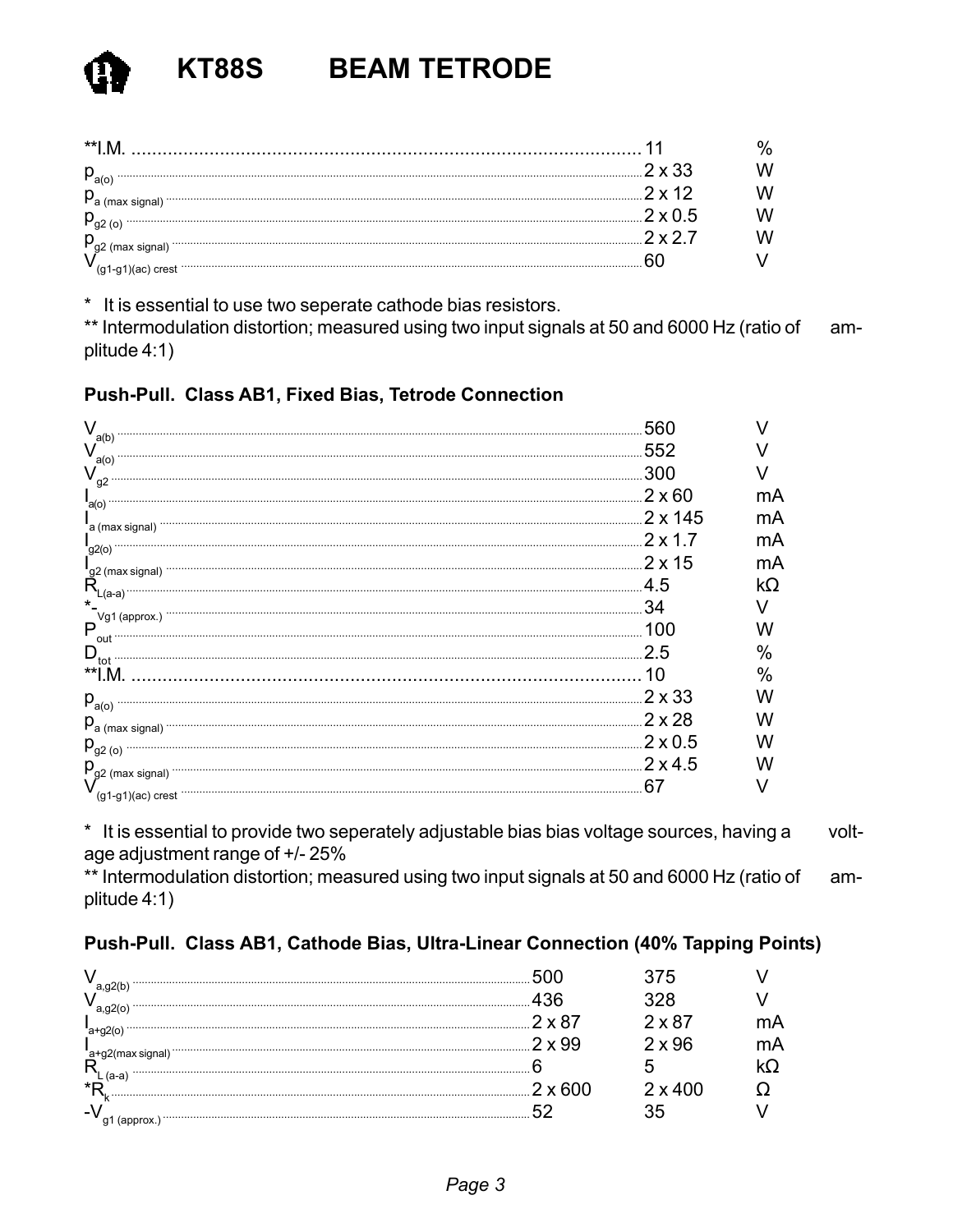| out          | ∽      |                 |  |
|--------------|--------|-----------------|--|
| $\star\star$ |        |                 |  |
|              | つ ヽ つの | $2 \times 28.5$ |  |
|              |        | $2 \times 16$   |  |
|              |        |                 |  |
|              |        |                 |  |
| out          |        |                 |  |

\* It is essential to use two seperate cathode bias resistors.

\*\* Intermodulation distortion; measured using two input signals at 50 and 6000 Hz (ratio of amplitudes 4:1)

# Push-Pull. Class AB1, Fixed Bias, Ultra-Linear Connection (40% Tapping Points)

| a,g2(b)                 | 553              | 453             |    |
|-------------------------|------------------|-----------------|----|
|                         | $2 \times 50$    | $2 \times 50$   | mA |
| $a+g2(0)$               | $.2 \times 157$  | $2 \times 140$  | mA |
| a+g2(max signal)        | 4.5              |                 | Ω) |
| $\star$ _\              | /5               | 59              |    |
| P                       |                  |                 |    |
| out<br>$D_{\text{tot}}$ |                  |                 | 0/ |
|                         |                  |                 |    |
| $p_{a+g2(o)}$ .         | $.2 \times 27.5$ | $2 \times 22.5$ |    |
| $p_{a+g2(max signal)}$  | $.2 \times 33$   | $2 \times 27$   |    |
|                         | 140              |                 |    |
| out                     |                  | 6.5             |    |

\* It is essential to provide two seperately adjustable bias bias voltage sources, having a voltage adjustment range of +/-25%

\*\* Intermodulation distortion; measured using two input signals at 50 and 6000 Hz (ratio of amplitude 4:1)

## Push-Pull. Class AB1, Cathode Bias, Triode Connection

| a,gz(b                                  | 349             |                |     |
|-----------------------------------------|-----------------|----------------|-----|
| $a, g2$ (o)                             | $2 \times 76$   | 2 x 94         |     |
| ˈa+g2(o                                 | 2 x 80          | $2 \times 101$ | 'nΑ |
|                                         |                 |                |     |
|                                         |                 |                |     |
| P                                       |                 |                |     |
| out                                     |                 | 'n             |     |
| tot                                     |                 | h              |     |
|                                         | $2 \times 26.5$ | $2 \times 40$  |     |
| $P_{a+g2(o)}$<br>$p_{a+q2(max signal)}$ |                 | 2x27           |     |